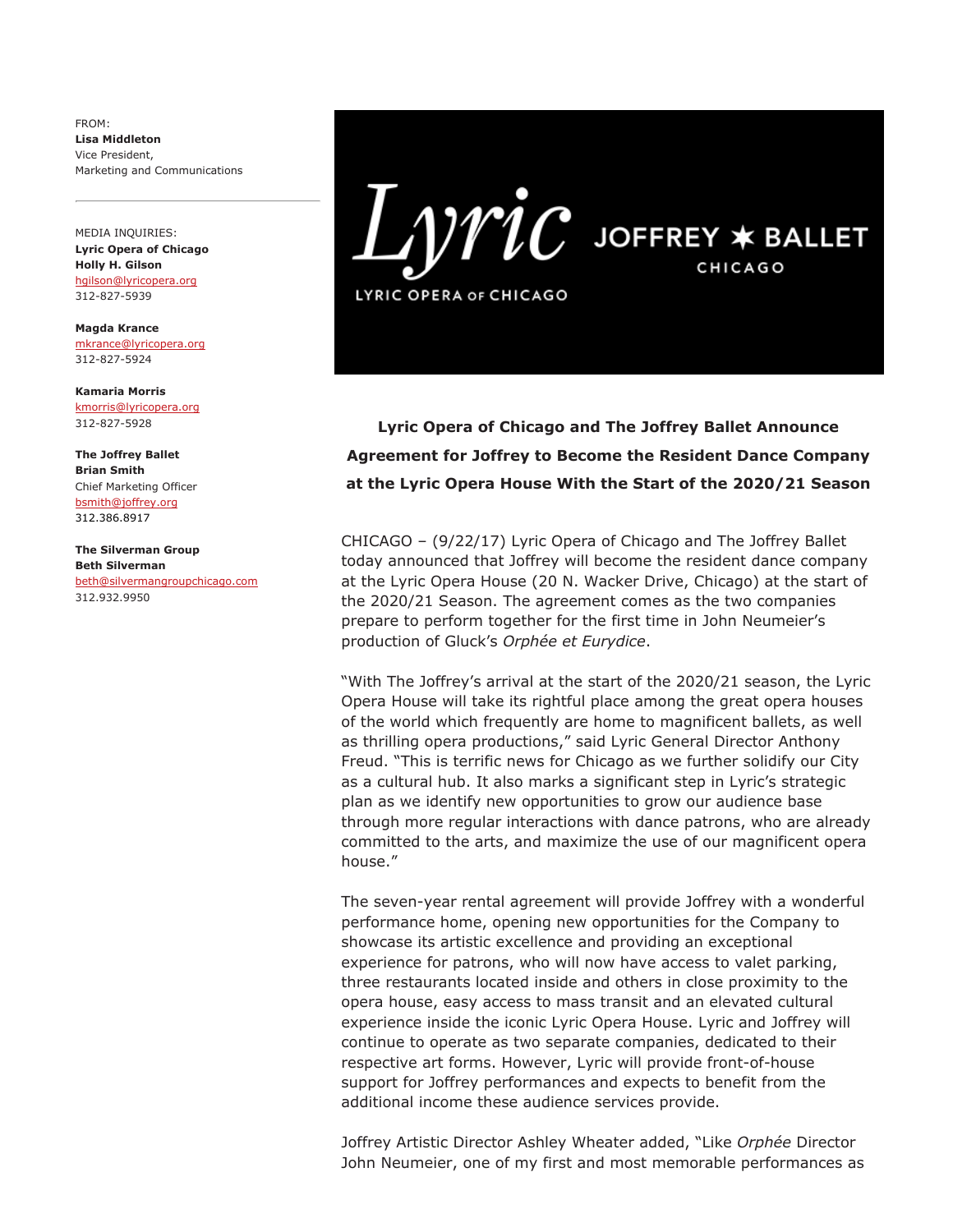a professional dancer took place on the Lyric stage. Over the last month, I've had the opportunity to work with Lyric's incredible, committed team. I'm thrilled by what this means for the Joffrey. The backstage assets alone will provide our dancers, artists, designers and collaborators with important resources that will launch our productions to new levels of artistry."

Joffrey Executive Director Greg Cameron said, "As a lifelong Chicagoan, I'm excited to lead the Company during this time of growth and transformation. Bringing these two Chicago icons together is yet another way to support Mayor Emanuel's commitment to national and international tourism, making Chicago one of the premier cultural destinations of the world. We also look forward to making our final years at the Auditorium Theatre the most memorable yet."

Mayor Rahm Emanuel adds, "This exciting new partnership between the Joffrey Ballet and Lyric Opera, two jewels in Chicago's cultural crown, will strengthen Chicago's global reputation as worldwide leader in innovative, impactful and groundbreaking artistic performances. As someone who was inspired to study dance at a young age, I am confident Joffrey's new home at Lyric will encourage countless young fans to expand their horizons and reach for new artistic heights. Chicagoans and audiences around the world are looking forward to this novel creative collaboration."

Joffrey will continue to perform in The Auditorium Theatre of Roosevelt University through the end of its 2019/20 Season, when the Company's current license agreement concludes. The Joffrey and Lyric will use this time to develop plans to ensure a smooth transition and refine their season schedules. Joffrey will continue to use its space in Joffrey Tower as its primary administrative, educational and rehearsal center.

Lyric's presentation of composer Christoph Willibald Gluck's most popular work, Orphée et Eurydice, will be directed by internationally acclaimed Director and Chief Choreographer of The Hamburg Ballet, John Neumeier, in seven performances only at the Lyric Opera House, September 23 through October 15, 2017, as The Joffrey Ballet makes its Lyric Opera debut.

Orphée et Eurydice is a coproduction of Lyric Opera of Chicago, Los Angeles Opera and Staatsoper Hamburg. The Joffrey Ballet will also be part of the work's West Coast debut in Los Angeles on March 10, 2018.

Tickets for the Chicago production are available for purchase at lyricopera.org or at 312-827-5600.

## About Lyric Opera of Chicago

Lyric Opera of Chicago's mission is to express and promote the life-changing, transformational, revelatory power of great opera. Lyric exists to provide a broad, deep, and relevant cultural service to Chicago and the nation, and to advance the development of the art form.

Founded in 1954, Lyric is dedicated to producing and performing consistently thrilling, entertaining, and thought-provoking opera with a balanced repertoire of core classics, lesser-known masterpieces, and new works; to creating an innovative and wide-ranging program of community engagement and educational activities; and to developing exceptional emerging operatic talent.

Under the leadership of general director Anthony Freud, music director Sir Andrew Davis, and creative consultant Renée Fleming, Lyric strives to become The Great North American Opera Company for the 21st century: a globally significant arts organization embodying the core values of excellence, relevance, and fiscal responsibility.

To learn more about Lyric's new season, go to *Lyricopera.org*. You can also join the conversation with @LyricOpera on Twitter, Instagram, and Facebook.